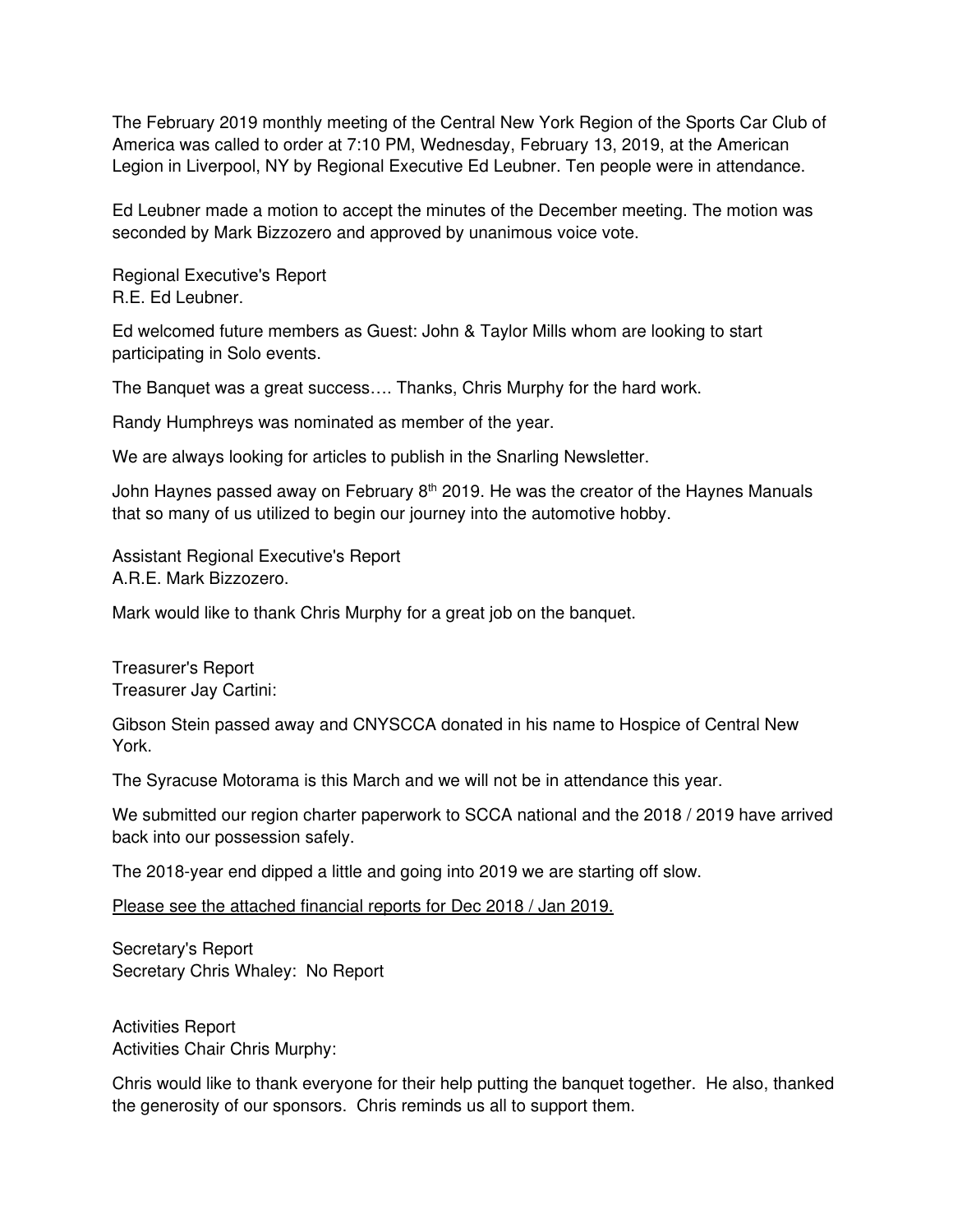Solo Report Solo Chair Scott Newton.

Scott has reached out to all the venues to confirm 2019 dates for final confirmation. Once he hears back, he will start putting together the schedule.

RallyCross Report RallyCross Chair Bill absent. Chris Murphy reported that they are working on a schedule.

A new site at the Adirondack International Speedway in Lowville. The first event could be in early summer. A possible event could be held at Billy Meades site.

Flagging and Communications Report Mick Levy was absent.

R.E Ed Leubner reported Bob Holcomb was flagging at the 24hr at Daytona event in a wet station.

Road Rally Report Frank Beyer was absent.

R.E. Ed Leubner reported that SCCA magazine had an article featuring Frank.

Club Racing Report

Dave Cardillo was absent. No report

Membership Report

Membership Chair Andrew Beyer was absent.

R.E. Ed Leubner reported membership anniversaries.

Karl Hughes – 27 yrs,

Mick Levy - 22 yrs

Scott Newton - 12 yrs

Mike Wilson - 10 yrs

Rob Sgarlata - 10 yrs

Old Business